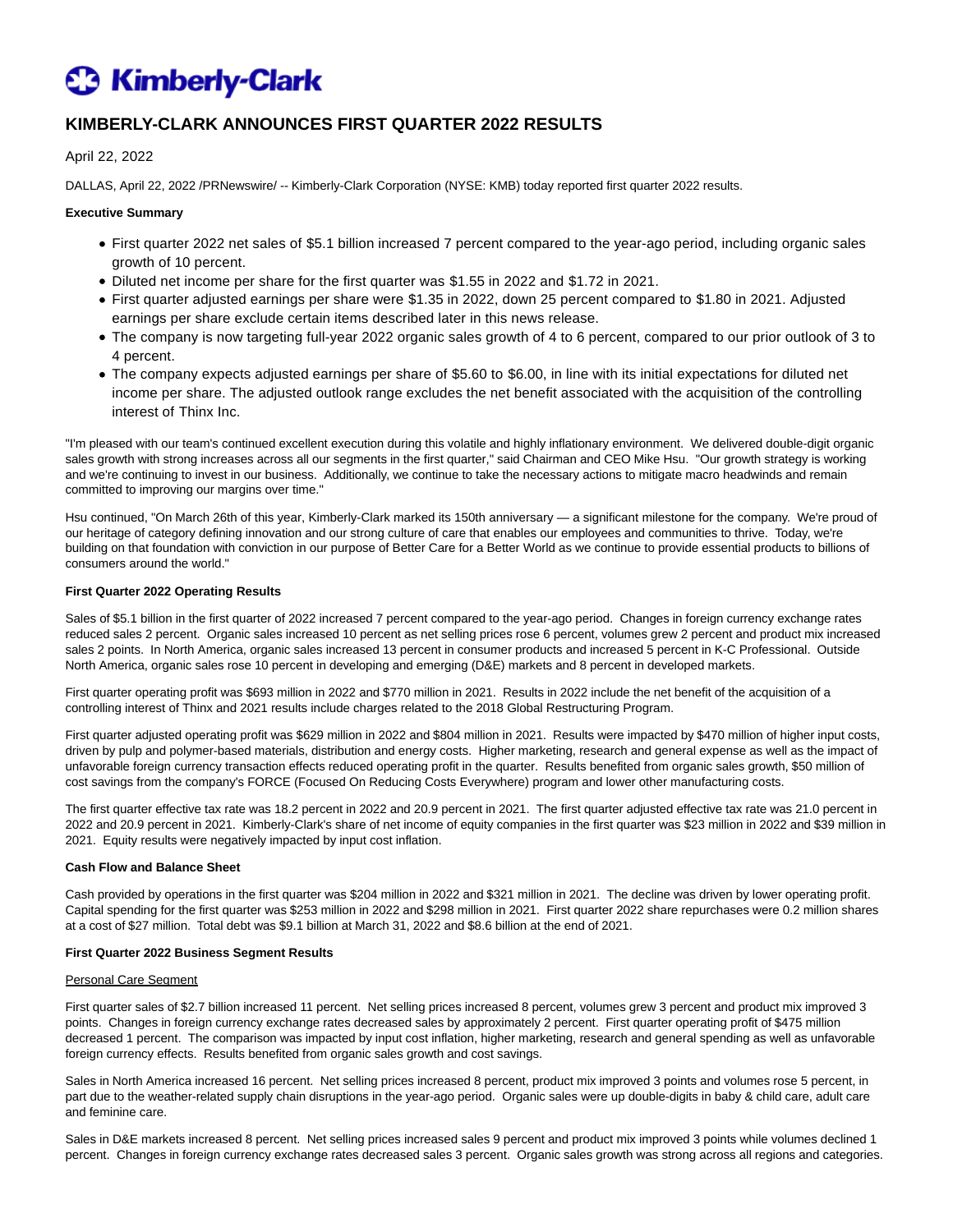Sales in developed markets outside North America (Australia, South Korea and Western/Central Europe) increased 5 percent. Volumes increased 8 percent and net selling prices increased sales 4 percent while changes in foreign currency exchange rates decreased sales 7 percent.

#### Consumer Tissue Segment

First quarter sales of \$1.6 billion increased 4 percent. Net selling prices increased sales 5 percent and volumes rose 2 points. Changes in foreign currency exchange rates reduced sales 2 percent and exited businesses in conjunction with the 2018 Global Restructuring Program decreased sales 1 percent. First quarter operating profit of \$171 million decreased 36 percent. The comparison was impacted by input cost inflation and higher marketing, research and general spending. Results benefited from organic sales growth, lower other manufacturing costs and cost savings.

Sales in North America increased 9 percent. Volumes grew 6 percent and net selling prices improved 4 percent, while unfavorable product mix decreased sales 1 point. The volume growth reflects comparison to the start of COVID-related consumer and retailer inventory destocking in the year-ago period.

Sales in D&E markets increased 3 percent. Net selling prices rose approximately 7 percent and product mix improved 1 percent, while volumes were down 2 percent. Changes in foreign currency exchange rates decreased sales 2 points.

Sales in developed markets outside North America decreased 5 percent. Exited businesses related to the 2018 Global Restructuring program reduced sales 4 percent and changes in foreign currency exchange rates decreased sales 6 percent. Volumes were down 1 percent while net selling prices rose approximately 6 percent.

#### K-C Professional (KCP) Segment

First quarter sales of \$0.8 billion increased 4 percent. Net selling prices rose 4 percent and product mix increased sales approximately 1 point. Changes in foreign currency exchange rates decreased sales 2 percent. First quarter operating profit of \$90 million decreased 29 percent. The comparison was impacted by input cost inflation and higher marketing, research and general spending. Results benefited from organic sales growth, lower other manufacturing costs and cost savings.

Sales in North America increased 5 percent. Net selling prices rose 4 percent and product mix increased sales 1 percent. Washroom products sales were up strong double-digits while sales of wipers and safety products slowed versus a strong year-ago.

Sales in D&E markets increased 4 percent. Net selling prices increased 3 percent, volumes grew 2 percent and product mix increased sales 2 percent. Changes in foreign currency exchange rates decreased sales 3 percent.

Sales in developed markets outside North America were even with the year-ago period. Net selling prices increased 5 percent and product mix improved sales 3 percent while volumes decreased 1 percent. Changes in foreign currency exchange rates reduced sales 7 percent.

#### **Acquisition of Majority and Controlling Share of Thinx Inc.**

During the first quarter the company completed the acquisition of a majority and controlling share of Thinx Inc., an industry leader in the reusable period and incontinence underwear category, for total consideration of \$181 million consisting of cash of \$53 million, the fair value of our previously held equity investment of \$127 million, and certain share-based award costs of \$1 million. The initial minority investment in Thinx was in 2019.

The consolidated results of operations for Thinx are reported in our Personal Care business segment and is expected to provide a modest benefit to full year net sales in 2022.

#### **2022 Outlook and Key Planning Assumptions**

The company updated key planning and guidance assumptions for full-year 2022. The outlook reflects a reasonable set of assumptions subject to change given the high level of volatility in the macro environment.

- Net sales increase 2 to 4 percent (prior assumption 1 to 2 percent).
	- Organic sales increase 4 to 6 percent (prior 3 to 4 percent). Versus the previous assumption, net selling prices are expected to be higher.
	- Foreign currency exchange rates unfavorable approximately 2 percent (no change).
	- Thinx acquisition expected to increase sales slightly.
- Adjusted operating profit down low to mid-single digits percent. Operating profit outlook has been adjusted for the net benefit from the acquisition of controlling interest in Thinx.
	- Higher organic sales expected to benefit operating profit.
	- Key cost inputs expected to increase \$1.1 to \$1.3 billion (previous estimate \$750 to \$900 million). Costs are projected to increase or remain elevated for most inputs including polymer-based materials and pulp as well as distribution and energy.
- Adjusted effective tax rate of 22 to 24 percent.
- Adjusted earnings per share of \$5.60 to \$6.00. This outlook is in line with previous unadjusted earnings per share guidance and excludes the net benefit from the acquisition of controlling interest in Thinx recognized in the first quarter.

#### **Prepared Management Remarks and Live Question and Answer Webcast**

At approximately 7:00 a.m. (CDT) on April 22, 2022, the company will post management remarks (in PDF format) regarding its first quarter 2022 results a[t www.kimberly-clark.com.](http://www.kimberly-clark.com/) At 9:00 a.m. (CDT) on April 22, 2022, the company will host a live question and answer session with investors and analysts. Stockholders and others are invited to listen to the live broadcast or a playback, which will be accessible on the company's website at [www.kimberly-clark.com.](http://www.kimberly-clark.com/)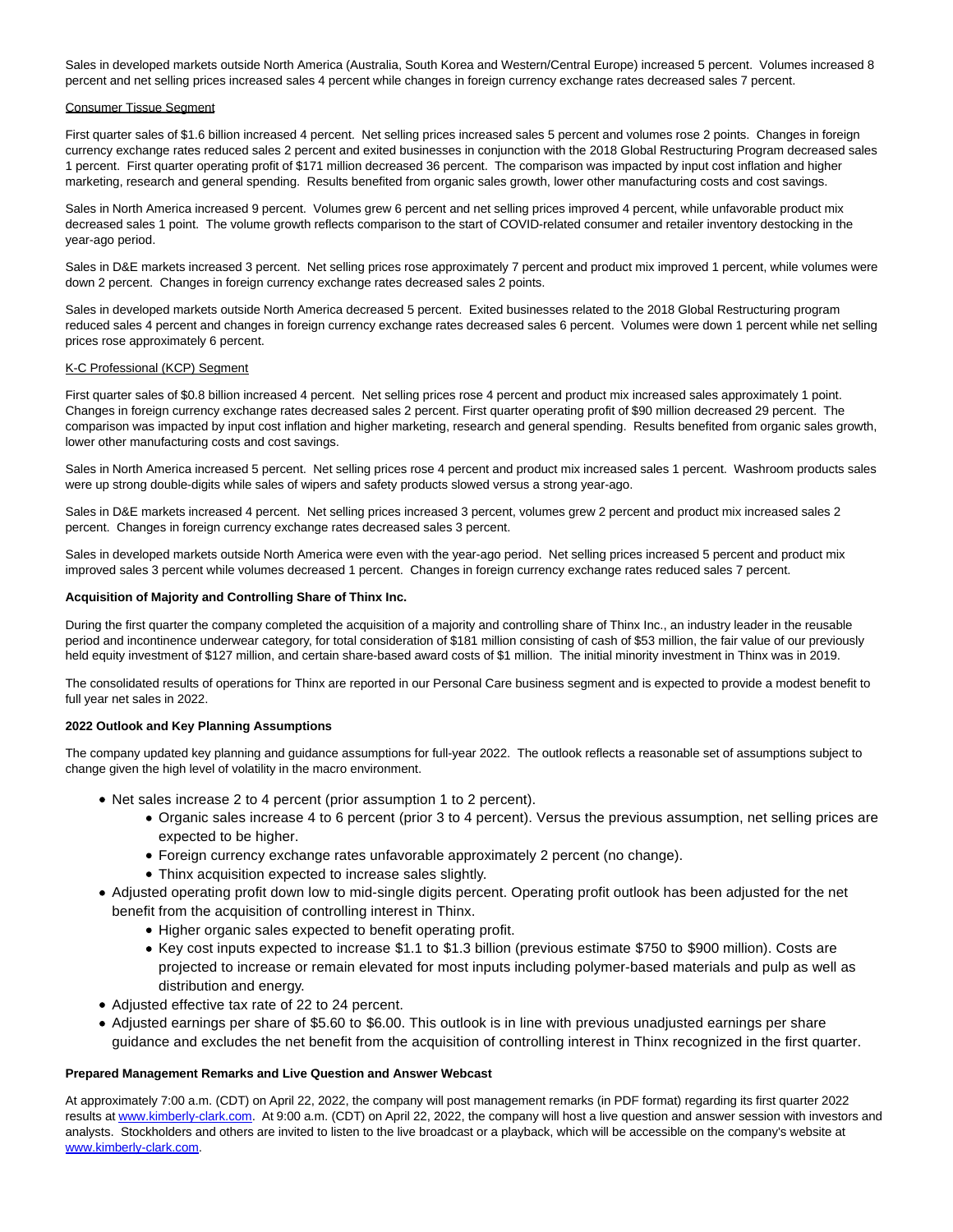#### **Non-GAAP Financial Measures**

This news release and the accompanying tables include the following financial measures that have not been calculated in accordance with accounting principles generally accepted in the U.S., or GAAP, and are therefore referred to as non-GAAP financial measures:

- Adjusted earnings and earnings per share
- Adjusted gross and operating profit
- Adjusted effective tax rate

These non-GAAP financial measures exclude the following items for the relevant time periods as indicated in the accompanying non-GAAP reconciliations to the comparable GAAP financial measures:

- Acquisition of controlling interest in Thinx. In the first quarter of 2022, the company completed the acquisition of a majority and controlling share of Thinx. As a result of this transaction, a net benefit was recognized primarily due to the nonrecurring, non-cash gain recognized related to the remeasurement of the carrying value of previously held equity investment to fair value partially offset by transaction and integration costs.
- 2018 Global Restructuring Program. In 2018, the company initiated a restructuring program to reduce our structural cost base by streamlining and simplifying our manufacturing supply chain and overhead organization. Restructuring charges were incurred in 2018, 2019, 2020 and 2021. The restructuring actions were completed by the end of 2021.

The company provides these non-GAAP financial measures as supplemental information to our GAAP financial measures. Management and the company's Board of Directors use adjusted earnings, adjusted earnings per share and adjusted gross and operating profit to (a) evaluate the company's historical and prospective financial performance and its performance relative to its competitors, (b) allocate resources and (c) measure the operational performance of the company's business units and their managers. Management also believes that the use of an adjusted effective tax rate provides improved insight into the tax effects of our ongoing business operations.

Additionally, the Management Development and Compensation Committee of the company's Board of Directors has used certain of the non-GAAP financial measures when setting and assessing achievement of incentive compensation goals. These goals are based, in part, on the company's adjusted earnings per share and improvement in the company's adjusted return on invested capital determined by excluding certain of the adjustments that are used in calculating these non-GAAP financial measures.

This news release includes information regarding organic sales growth, which describes the impact of changes in volume, net selling prices and product mix on net sales. Changes in foreign currency exchange rates, acquisitions and exited businesses also impact the year-over-year change in net sales.

#### **About Kimberly-Clark**

Kimberly-Clark (NYSE: KMB) and its trusted brands are an indispensable part of life for people in more than 175 countries. Fueled by ingenuity, creativity, and an understanding of people's most essential needs, we create products that help individuals experience more of what's important to them. Our portfolio of brands, including Huggies, Kleenex, Scott, Kotex, Cottonelle, Poise, Depend, Andrex, Pull-Ups, GoodNites, Intimus, Neve, Plenitud, Sweety, Softex, Viva and WypAll, hold No. 1 or No. 2 share positions in approximately 80 countries. We use sustainable practices that support a healthy planet, build strong communities, and ensure our business thrives for decades to come. To keep up with the latest news and to learn more about the company's 150-year history of innovation, visit [kimberly-clark.com.](http://kimberly-clark.com/)

Copies of Kimberly-Clark's Annual Report to Stockholders and its proxy statements and other SEC filings, including Annual Reports on Form 10-K, Quarterly Reports on Form 10-Q and Current Reports on Form 8-K, are made available free of charge on the company's website on the same day they are filed with the SEC. To view these filings, visit the Investors section of the company's website.

Certain matters contained in this news release concerning the outlook, anticipated financial and operating results, raw material, energy and other input costs, anticipated currency rates and exchange risks, including in Argentina, net income from equity companies, sources and uses of cash, the effective tax rate, the anticipated cost savings from the company's FORCE program, growth initiatives, product innovations, contingencies and anticipated transactions of the company constitute forward-looking statements and are based upon management's expectations and beliefs concerning future events impacting the company. In addition, many factors outside our control, including the war in Ukraine (including the related responses of consumers, customers and suppliers as well as sanctions issued by the U.S., the European Union, Russia or other countries), pandemics (including the ongoing COVID-19 outbreak and the related responses of governments, consumers, customers, suppliers and employees), epidemics, the prices and availability of our raw materials, supply chain disruptions, changes in customer preferences, severe weather conditions, government trade or similar regulatory actions, potential competitive pressures on selling prices for our products, energy costs, fluctuations in foreign currency exchange rates, our ability to maintain key customer relationships, as well as general economic and political conditions globally and in the markets in which we do business, could affect the realization of these estimates.

There can be no assurance that these future events will occur as anticipated or that the company's results will be as estimated. Forward-looking statements speak only as of the date they were made, and we undertake no obligation to publicly update them. For a description of certain factors that could cause the company's future results to differ from those expressed in any such forward-looking statements, see Item 1A entitled "Risk Factors" in the company's Annual Report on Form 10-K for the year ended December 31, 2021.

> KIMBERLY-CLARK CORPORATION CONSOLIDATED INCOME STATEMENTS (Millions, except per share amounts)

> > **Three Months Ended March 31**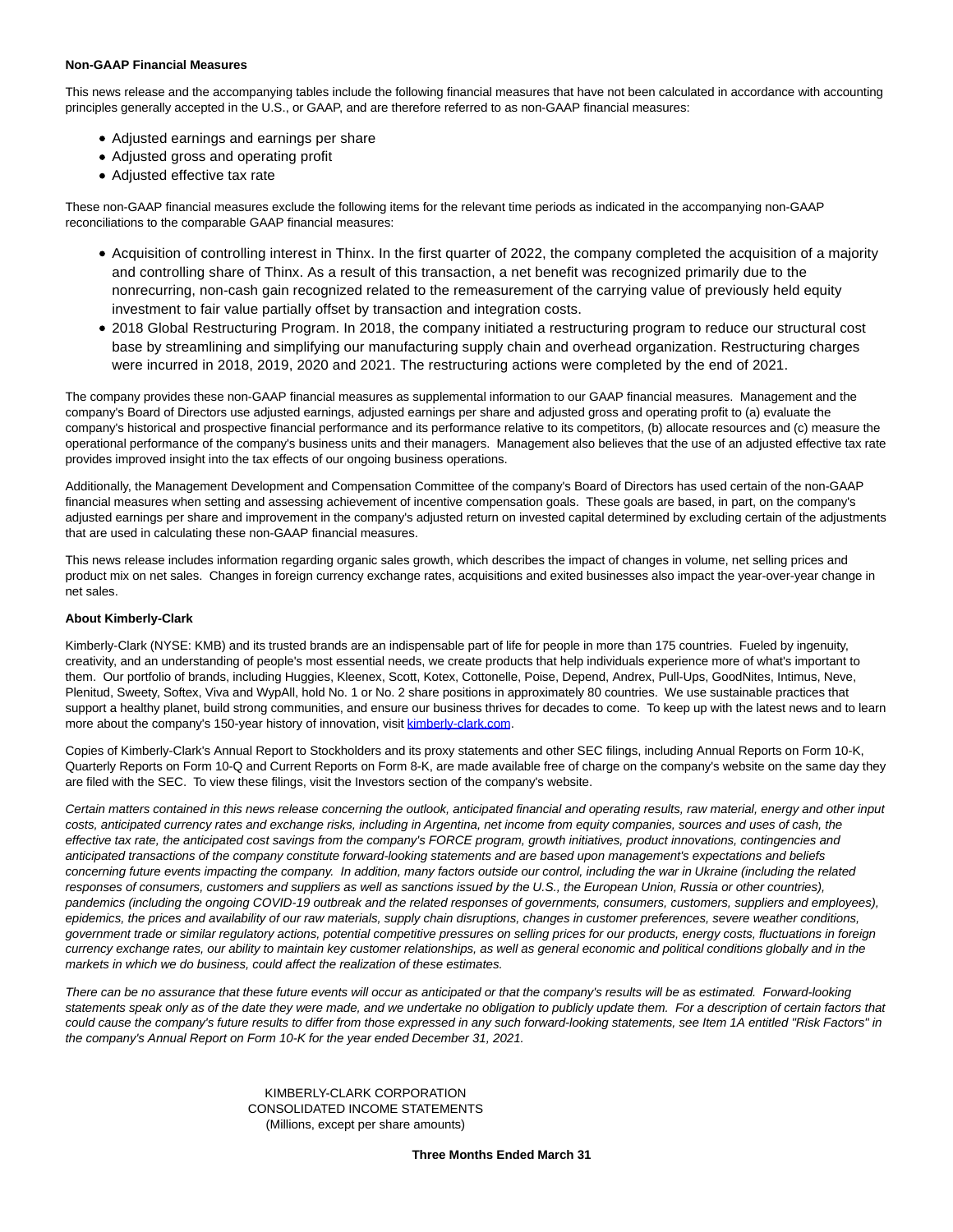|                                                                                 |          | 2022         |    | 2021  | Change  |  |
|---------------------------------------------------------------------------------|----------|--------------|----|-------|---------|--|
| <b>Net Sales</b>                                                                | \$       | 5,095        | \$ | 4,743 | $+7%$   |  |
| Cost of products sold                                                           |          | 3,575        |    | 3,154 | $+13%$  |  |
| <b>Gross Profit</b>                                                             |          | 1,520        |    | 1,589 | $-4%$   |  |
| Marketing, research and general expenses                                        |          | 886          |    | 815   | $+9%$   |  |
| Other (income) and expense, net                                                 |          | (59)         |    | 4     | N.M.    |  |
| <b>Operating Profit</b>                                                         |          | 693          |    | 770   | $-10%$  |  |
| Nonoperating expense                                                            |          | (4)          |    | (6)   | $-33%$  |  |
| Interest income                                                                 |          | $\mathbf{2}$ |    | 1     | $+100%$ |  |
| Interest expense                                                                |          | (65)         |    | (63)  | $+3%$   |  |
| Income Before Income Taxes and Equity Interests                                 |          | 626          |    | 702   | $-11%$  |  |
| Provision for income taxes                                                      |          | (114)        |    | (147) | $-22%$  |  |
| <b>Income Before Equity Interests</b>                                           |          | 512          |    | 555   | -8%     |  |
| Share of net income of equity companies                                         |          | 23           |    | 39    | $-41%$  |  |
| Net Income                                                                      |          | 535          |    | 594   | $-10%$  |  |
| Net income attributable to noncontrolling interests                             |          | (12)         |    | (10)  | $+20%$  |  |
| Net Income Attributable to Kimberly-Clark Corporation                           | \$       | 523          | \$ | 584   | $-10%$  |  |
| <b>Per Share Basis</b><br>Net Income Attributable to Kimberly-Clark Corporation |          |              |    |       |         |  |
| Basic                                                                           | \$       | 1.55         | \$ | 1.73  | $-10%$  |  |
| <b>Diluted</b>                                                                  |          | 1.55         | \$ | 1.72  | $-10%$  |  |
| <b>Cash Dividends Declared</b>                                                  |          | 1.16         | \$ | 1.14  | $+2%$   |  |
| <b>Common Shares Outstanding</b>                                                | March 31 |              |    |       |         |  |
|                                                                                 |          | 2022         |    | 2021  |         |  |
| Outstanding shares as of                                                        |          | 337.0        |    | 337.6 |         |  |

| $S1$ can contain the contained and $S1$       | ----- |       |
|-----------------------------------------------|-------|-------|
| Average diluted shares for three months ended | 338.2 | 339.4 |

# Unaudited

N.M. - Not Meaningful

### KIMBERLY-CLARK CORPORATION NON-GAAP RECONCILIATIONS (Millions, except per share amounts)

|                                                       | Three Months Ended March 31, 2022 |       |    |                                                                  |    |                                   |  |  |
|-------------------------------------------------------|-----------------------------------|-------|----|------------------------------------------------------------------|----|-----------------------------------|--|--|
|                                                       | As<br>Reported                    |       |    | <b>Acquisition of</b><br>Controlling<br><b>Interest in Thinx</b> |    | As<br>Adjusted<br><b>Non-GAAP</b> |  |  |
| Marketing, research and general expenses              | \$                                | 886   | \$ | 21                                                               | \$ | 865                               |  |  |
| Other (income) and expense, net                       |                                   | (59)  |    | (85)                                                             |    | 26                                |  |  |
| <b>Operating Profit</b>                               |                                   | 693   |    | 64                                                               |    | 629                               |  |  |
| Provision for income taxes                            |                                   | (114) |    | 4                                                                |    | (118)                             |  |  |
| Effective tax rate                                    |                                   | 18.2% |    |                                                                  |    | 21.0%                             |  |  |
| Net Income Attributable to Kimberly-Clark Corporation |                                   | 523   |    | 68                                                               |    | 455                               |  |  |
| Diluted Earnings per Share <sup>(a)</sup>             |                                   | 1.55  |    | 0.20                                                             |    | 1.35                              |  |  |

|                                                       | Three Months Ended March 31, 2021 |                |    |                                         |   |                                   |  |  |
|-------------------------------------------------------|-----------------------------------|----------------|----|-----------------------------------------|---|-----------------------------------|--|--|
|                                                       |                                   | As<br>Reported |    | 2018 Global<br>Restructuring<br>Program |   | As<br>Adjusted<br><b>Non-GAAP</b> |  |  |
| Cost of products sold                                 | \$                                | 3.154          | \$ | 25                                      | S | 3.129                             |  |  |
| <b>Gross Profit</b>                                   |                                   | 1,589          |    | (25)                                    |   | 1,614                             |  |  |
| Marketing, research and general expenses              |                                   | 815            |    | 9                                       |   | 806                               |  |  |
| <b>Operating Profit</b>                               |                                   | 770            |    | (34)                                    |   | 804                               |  |  |
| Provision for income taxes                            |                                   | (147)          |    |                                         |   | (154)                             |  |  |
| Effective tax rate                                    |                                   | 20.9%          |    |                                         |   | 20.9%                             |  |  |
| Net income attributable to noncontrolling interests   |                                   | (10)           |    |                                         |   | (11)                              |  |  |
| Net Income Attributable to Kimberly-Clark Corporation |                                   | 584            |    | (26)                                    |   | 610                               |  |  |
| Diluted Earnings per Share <sup>(a)</sup>             |                                   | 1.72           |    | (0.08)                                  |   | 1.80                              |  |  |

(a) "As Adjusted Non-GAAP" may not equal "As Reported" plus "Adjustments" as a result of rounding.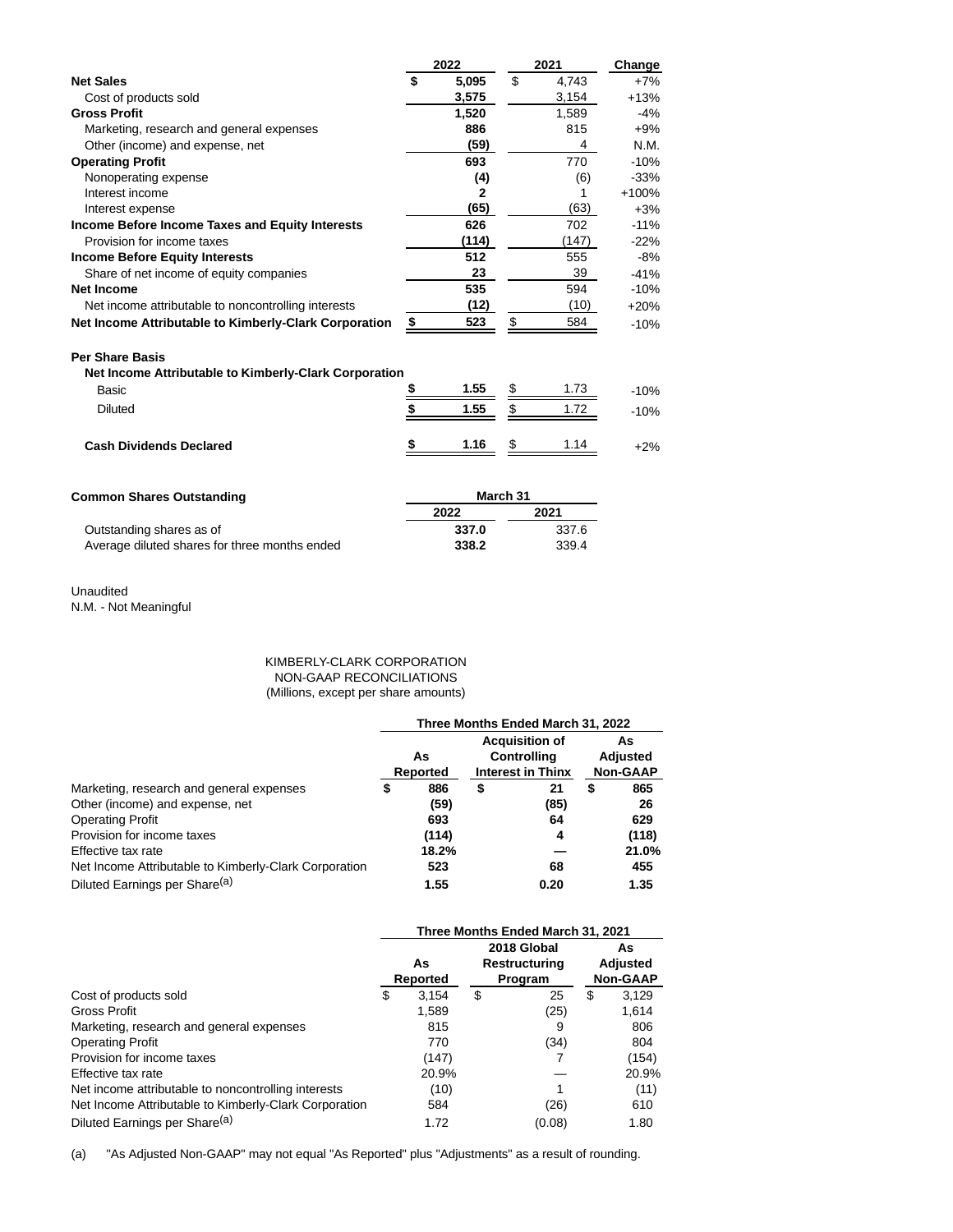Non-GAAP financial measures are not meant to be considered in isolation or as a substitute for the comparable GAAP measures, and they should be read only in conjunction with the company's consolidated financial statements prepared in accordance with GAAP. There are limitations to these non-GAAP financial measures because they are not prepared in accordance with GAAP and may not be comparable to similarly titled measures of other companies due to potential differences in methods of calculation and items being excluded. The company compensates for these limitations by using these non-GAAP financial measures as a supplement to the GAAP measures and by providing reconciliations of the non-GAAP and comparable GAAP financial measures.

## Unaudited

#### KIMBERLY-CLARK CORPORATION CONSOLIDATED BALANCE SHEETS (Millions)

|                                                                           |           | March 31, 2022 | December 31, 2021 |
|---------------------------------------------------------------------------|-----------|----------------|-------------------|
| <b>ASSETS</b>                                                             |           |                |                   |
| <b>Current Assets</b>                                                     |           |                |                   |
| Cash and cash equivalents                                                 | \$        | 493            | \$<br>270         |
| Accounts receivable, net                                                  |           | 2.516          | 2,207             |
| Inventories                                                               |           | 2,265          | 2,239             |
| Other current assets                                                      |           | 629            | 849               |
| <b>Total Current Assets</b>                                               |           | 5,903          | 5,565             |
| Property, Plant and Equipment, Net                                        |           | 8,114          | 8,097             |
| <b>Investments in Equity Companies</b>                                    |           | 266            | 290               |
| Goodwill                                                                  |           | 2,177          | 1,840             |
| <b>Other Intangible Assets, Net</b>                                       |           | 926            | 810               |
| <b>Other Assets</b>                                                       |           | 1,286          | 1,235             |
| <b>TOTAL ASSETS</b>                                                       | \$        | 18,672         | \$<br>17,837      |
| <b>LIABILITIES AND STOCKHOLDERS' EQUITY</b><br><b>Current Liabilities</b> |           |                |                   |
| Debt payable within one year                                              | \$        | 969            | \$<br>433         |
| Trade accounts payable                                                    |           | 3,846          | 3,840             |
| Accrued expenses and other current liabilities                            |           | 2,054          | 2,096             |
| Dividends payable                                                         |           | 388            | 380               |
| <b>Total Current Liabilities</b>                                          |           | 7,257          | 6,749             |
| Long-Term Debt                                                            |           | 8,101          | 8,141             |
| <b>Noncurrent Employee Benefits</b>                                       |           | 797            | 809               |
| <b>Deferred Income Taxes</b>                                              |           | 687            | 694               |
| <b>Other Liabilities</b>                                                  |           | 716            | 681               |
| Redeemable Common and Preferred Securities of Subsidiaries                |           | 260            | 26                |
| <b>Stockholders' Equity</b>                                               |           |                |                   |
| Kimberly-Clark Corporation                                                |           | 705            | 514               |
| Noncontrolling Interests                                                  |           | 149            | 223               |
| <b>Total Stockholders' Equity</b>                                         |           | 854            | 737               |
| TOTAL LIABILITIES AND STOCKHOLDERS' EQUITY                                | <u>\$</u> | 18,672         | \$<br>17,837      |

2022 Data is Unaudited

#### KIMBERLY-CLARK CORPORATION CONSOLIDATED CASH FLOW STATEMENTS (Millions)

|                                                                    |    | <b>Three Months Ended March 31</b> |   |       |  |  |
|--------------------------------------------------------------------|----|------------------------------------|---|-------|--|--|
|                                                                    |    | 2022                               |   | 2021  |  |  |
| <b>Operating Activities</b>                                        |    |                                    |   |       |  |  |
| Net income                                                         | \$ | 535                                | S | 594   |  |  |
| Depreciation and amortization                                      |    | 188                                |   | 189   |  |  |
| Asset impairments                                                  |    |                                    |   | 3     |  |  |
| Gain on previously held equity investment in Thinx                 |    | (85)                               |   |       |  |  |
| Stock-based compensation                                           |    | 16                                 |   | 22    |  |  |
| Deferred income taxes                                              |    | (52)                               |   | (35)  |  |  |
| Net (gains) losses on asset dispositions                           |    |                                    |   | 4     |  |  |
| Equity companies' earnings (in excess of) less than dividends paid |    | (23)                               |   | (39)  |  |  |
| Operating working capital                                          |    | (369)                              |   | (400) |  |  |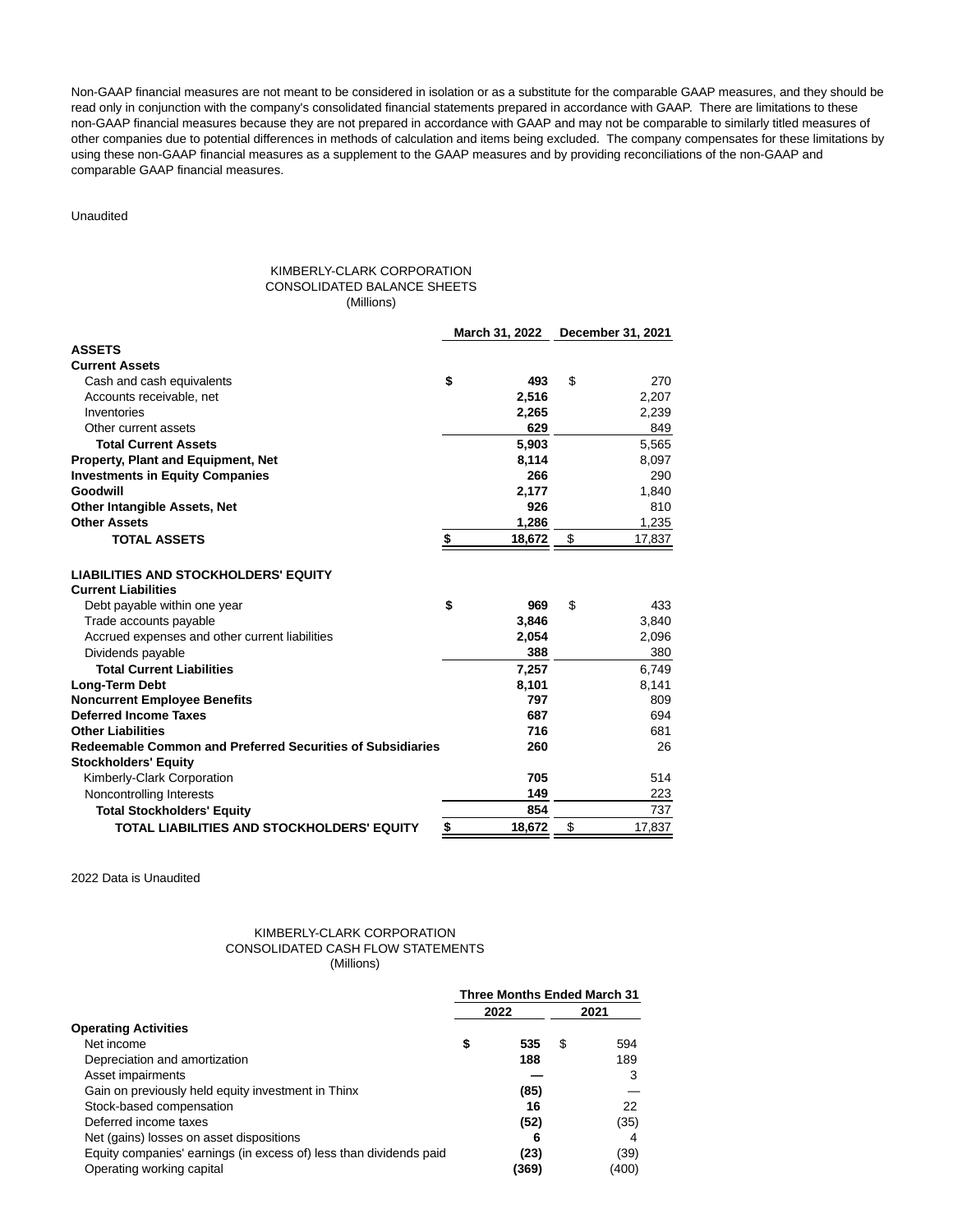| Postretirement benefits                                             | (14)         | (15)      |
|---------------------------------------------------------------------|--------------|-----------|
| Other                                                               | 2            | (2)       |
| <b>Cash Provided by Operations</b>                                  | 204          | 321       |
| <b>Investing Activities</b>                                         |              |           |
| Capital spending                                                    | (253)        | (298)     |
| Acquisition of business, net of cash acquired                       | (34)         |           |
| Investments in time deposits                                        | (83)         | (159)     |
| Maturities of time deposits                                         | 255          | 207       |
| Other                                                               | (1)          | 5         |
| <b>Cash Used for Investing</b>                                      | (116)        | (245)     |
| <b>Financing Activities</b>                                         |              |           |
| Cash dividends paid                                                 | (384)        | (359)     |
| Change in short-term debt                                           | 834          | 744       |
| Debt proceeds                                                       |              | 5         |
| Debt repayments                                                     | (300)        | (253)     |
| Proceeds from exercise of stock options                             | 23           | 10        |
| Acquisitions of common stock for the treasury                       | (25)         | (169)     |
| Other                                                               | (15)         | (30)      |
| <b>Cash Used for Financing</b>                                      | 133          | (52)      |
| <b>Effect of Exchange Rate Changes on Cash and Cash Equivalents</b> | $\mathbf{2}$ | (7)       |
| <b>Change in Cash and Cash Equivalents</b>                          | 223          | 17        |
| Cash and Cash Equivalents - Beginning of Period                     | 270          | 303       |
| Cash and Cash Equivalents - End of Period                           | \$<br>493    | \$<br>320 |

Unaudited

#### KIMBERLY-CLARK CORPORATION SELECTED BUSINESS SEGMENT DATA (Millions)

|                                                | Three Months Ended March 31 |              |    |       |        |  |
|------------------------------------------------|-----------------------------|--------------|----|-------|--------|--|
|                                                |                             | 2022<br>2021 |    |       | Change |  |
| <b>NET SALES</b>                               |                             |              |    |       |        |  |
| Personal Care                                  | \$                          | 2,729        | \$ | 2,462 | $+11%$ |  |
| <b>Consumer Tissue</b>                         |                             | 1,568        |    | 1.510 | $+4%$  |  |
| <b>K-C Professional</b>                        |                             | 780          |    | 752   | $+4%$  |  |
| Corporate & Other                              |                             | 18           |    | 19    | N.M.   |  |
| <b>TOTAL NET SALES</b>                         | \$                          | 5,095        | \$ | 4,743 | $+7%$  |  |
| <b>OPERATING PROFIT</b>                        |                             |              |    |       |        |  |
| Personal Care                                  | \$                          | 475          | \$ | 481   | $-1\%$ |  |
| <b>Consumer Tissue</b>                         |                             | 171          |    | 269   | $-36%$ |  |
| K-C Professional                               |                             | 90           |    | 126   | $-29%$ |  |
| Corporate & Other <sup>(a)</sup>               |                             | (102)        |    | (102) | N.M.   |  |
| Other (income) and expense, net <sup>(a)</sup> |                             | (59)         |    | 4     | N.M.   |  |
| <b>TOTAL OPERATING PROFIT</b>                  | \$                          | 693          | \$ | 770   | $-10%$ |  |

(a) Corporate & Other and Other (income) and expense, net include income and expense not associated with the business segments, including adjustments as indicated in the Non-GAAP Reconciliations.

# **PERCENTAGE CHANGE IN NET SALES VERSUS PRIOR YEAR**

|                           | Three Months Ended March 31, 2022 |               |              |       |                                    |     |                        |  |  |  |
|---------------------------|-----------------------------------|---------------|--------------|-------|------------------------------------|-----|------------------------|--|--|--|
|                           |                                   |               | <b>Net</b>   | Mix/  | Exited                             |     |                        |  |  |  |
|                           | Total <sup>(a)</sup>              | <b>Volume</b> | <b>Price</b> | Other | Businesses <sup>(b)</sup> Currency |     | Organic <sup>(c)</sup> |  |  |  |
| Personal Care             |                                   |               |              |       |                                    | (2) | 13                     |  |  |  |
| <b>Consumer Tissue</b>    |                                   |               | 5            |       | (1)                                | (2) |                        |  |  |  |
| K-C Professional          |                                   |               |              |       |                                    | (2) |                        |  |  |  |
| <b>TOTAL CONSOLIDATED</b> |                                   |               |              |       |                                    | (2) | 10                     |  |  |  |

(a) Total may not equal the sum of volume, net price, mix/other, exited businesses and currency due to rounding.

(b) Impact of exited businesses in conjunction with the 2018 Global Restructuring Program.

(c) Combined impact of changes in volume, net price and mix/other.